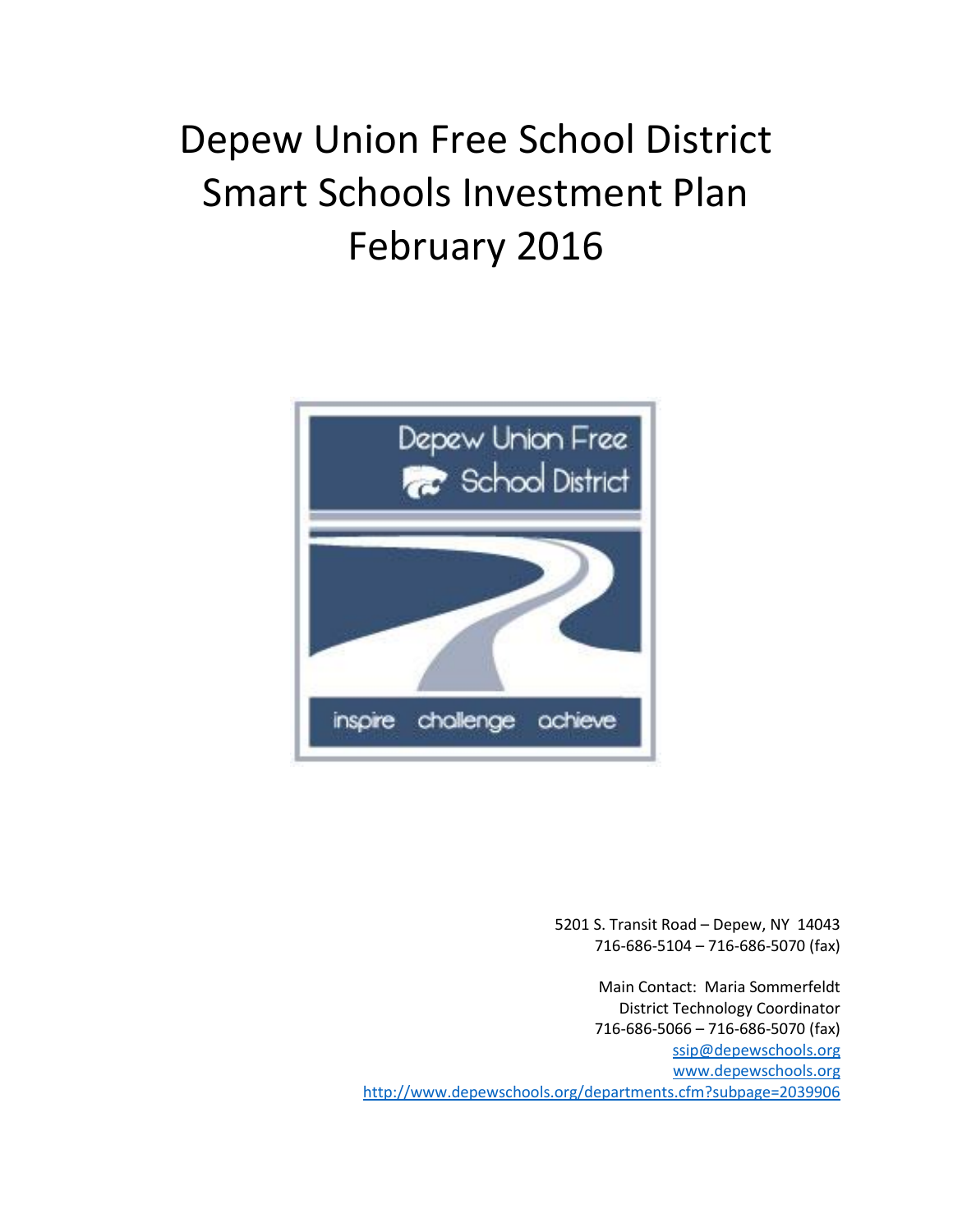# TABLE OF CONTENTS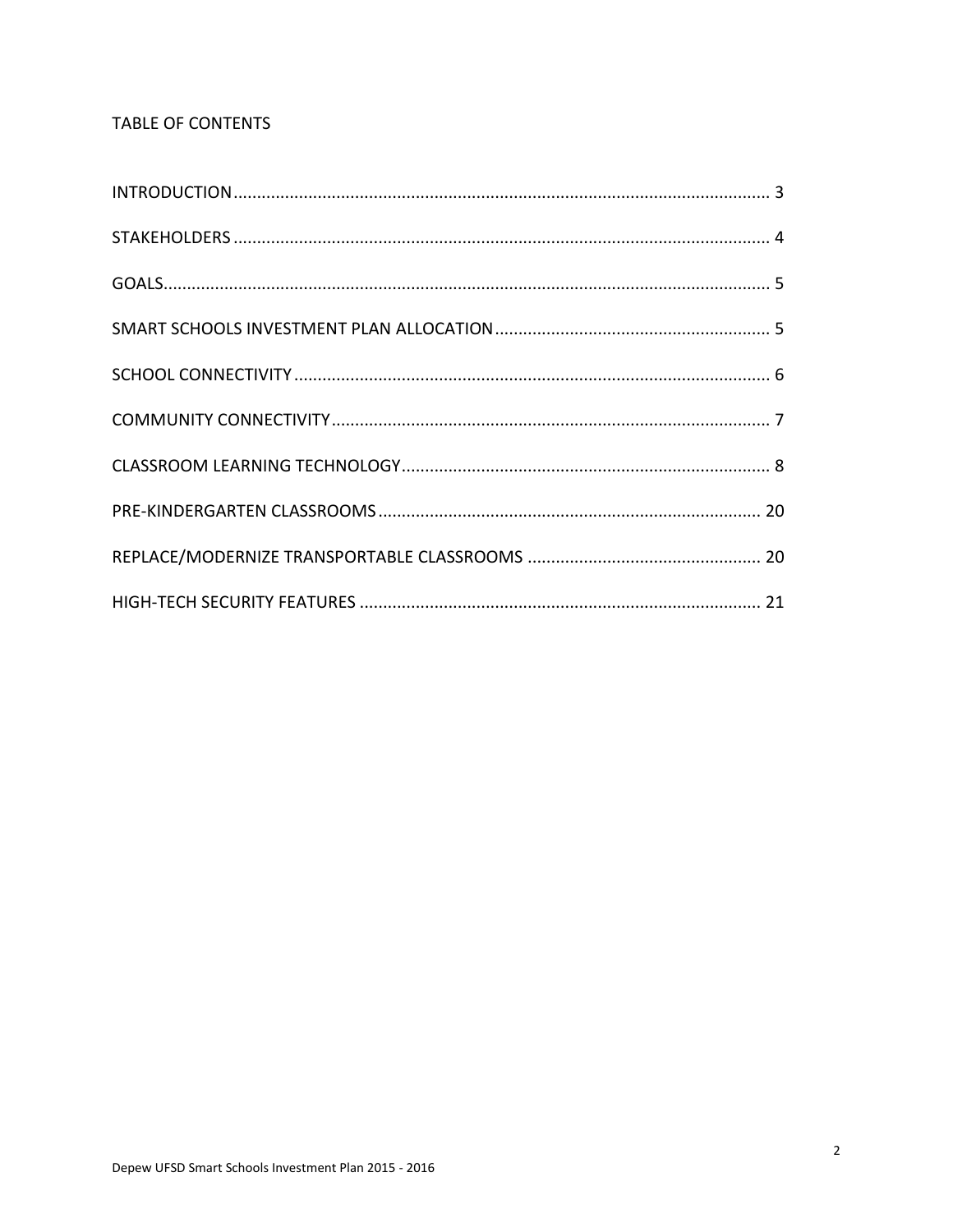#### INTRODUCTION

The Depew Union Free School District has a vision of enhancing current technology to prepare our students to meet  $21^{st}$  century skills. Each school building has classroom computers, computer labs, mobile laptop carts, tablet computers and multimedia presentation equipment. Academic assistance and support is strengthened with online resources and reference materials. Technology-based assessments are routinely given to target and address individual student needs. Curriculum based technology also augments content areas with applications, web resources, graphing calculators and science probes. The high and middle school elective programs include digital portfolios, pre-engineering curriculum, web design, money marketing, videography, robotics, core productivity applications and music composition. Teachers are utilizing Web 2.0 skills, such as blogs, podcasts, website, wikis, etc. Professional development is offered in-house with technology integrators to assist teachers to infuse Web 2.0 skills into instruction.

We strive to educate our students to be technology fluent preparing them for college and career, as is evident in our guiding philosophy of continuous development.

Approximately 1,996 students and staff members will benefit from the projects we are requesting in this plan. There are no non-public schools within our district.

The district's Smart Schools Team met regularly between February and November, 2015 to ascertain the district's needs. The team developed and prioritized the following key initiatives:

- 1. Learning Management System
- 2. Network Infrastructure and Wi-Fi Enhancement
- 3. Teacher Devices
- 4. Classroom Devices
- 5. Student Devices One to One
- 6. Professional Development
- 7. High Tech Security

For September 2015 the district implemented a learning management system, Schoology, and a cloud-based storage system, Google Apps for Education, in preparation for applying for Smart Schools funds.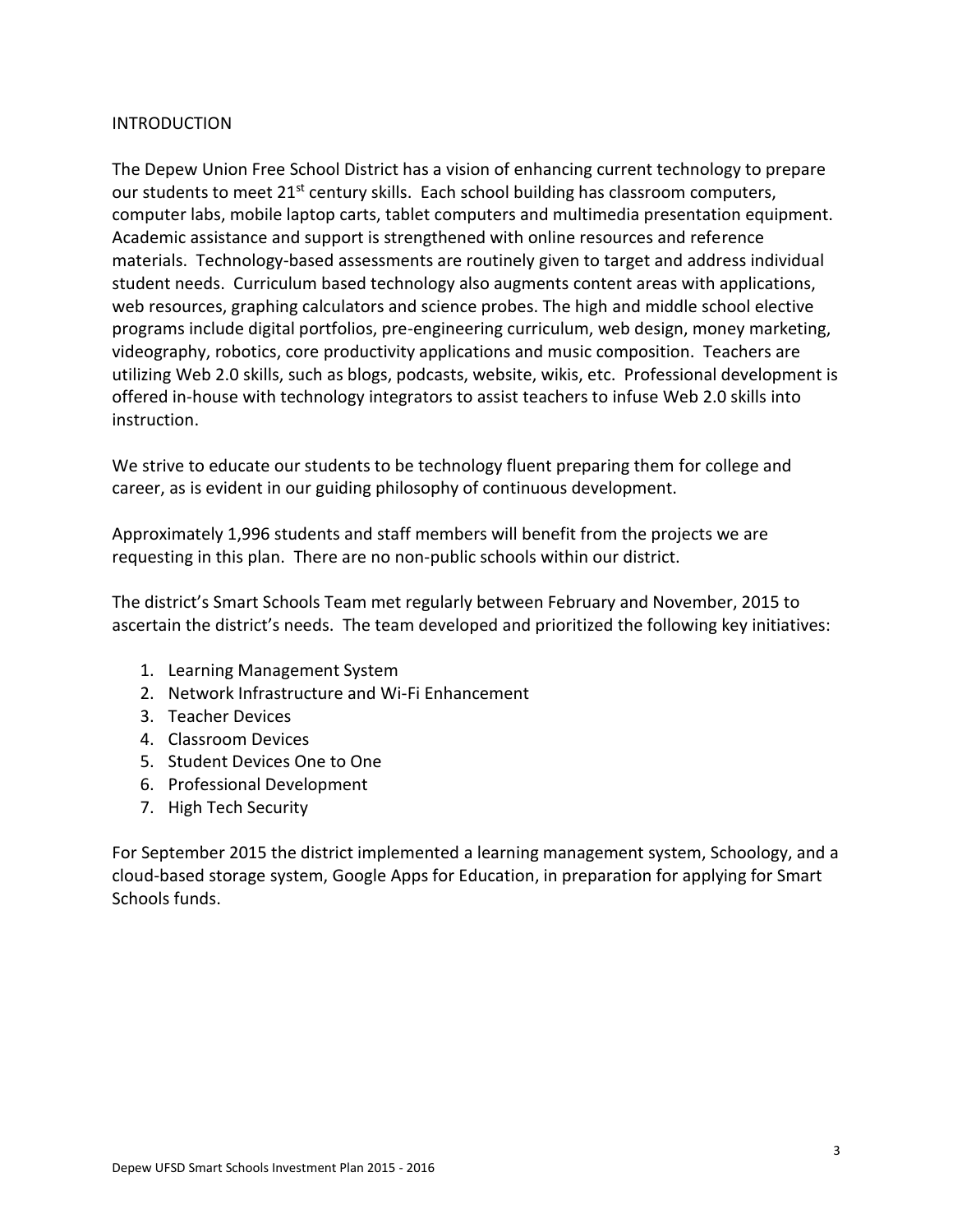#### **STAKEHOLDERS**

Mr. Jeffrey Addesa, HS Math Teacher and Technology Integration TOSA

Ms. Susan Arena, Business Administrator

Mr. Michael Bienko, Computer Specialist

Mrs. Marnie Belle-Isle, ES Grade 2 Teacher and Literacy TOSA

Miss Alyx Collins, Student

Mr. Joseph D'Amato, Principal, Depew Middle School

Mrs. Susan Frey, Assistant Superintendent for Curriculum, Instruction, Personnel and Director of Health & Physical Education

Mrs. Janet Gajewski, Director of Special Education

Miss Lynn Girdlestone, Assistant Principal, Cayuga Heights Elementary School

Mr. Lee Hoffman, Chief Information Officer

Miss Micaela Inglese, Student

Ms. Kelly Jeffords, HS Special Education Teacher, Leadership TOSA and Computer Resource Teacher

Mrs. Michelle Kudla, Principal, Cayuga Heights Elementary School

Mr. James LiPuma, Director of Pupil Personnel Services

Mr. James Lupini, Assistant Principal, Depew High School

Mrs. Salvatrice Maroney, HS Literacy Teacher and Grades 6-12 RTI Coordinator

Mr. Mitchell Martin, Community Representative for NYS Senator Pat Gallivan

Mr. David Matuszewski, Computer Technician and Parent

Mr. Lawrence Mietus, Founder of Speaking of Strategy and Parent

Mr. Adam Nagy, ES Grade 3 Teacher, Computer Resource Teacher and Parent

Ms. Giovanella Pelligra, Technology Teacher, Administrative Intern

Mrs. Alyssa Quintilone, ES Grade 5, Special Education Teacher and Chairperson

Dr. Jeffrey Rabey, Superintendent of Schools

Mrs. Deborah Schmitt, Coordinator of Advanced Studies and Four Year Articulations, SUNY Erie Community College

Mrs. Maria Sommerfeldt, District Technology Coordinator

Mrs. Carol Townsend, Principal, Depew High School

Academic Advisory Committee CDEP Committee District Technology Committee Instructional Leadership Teams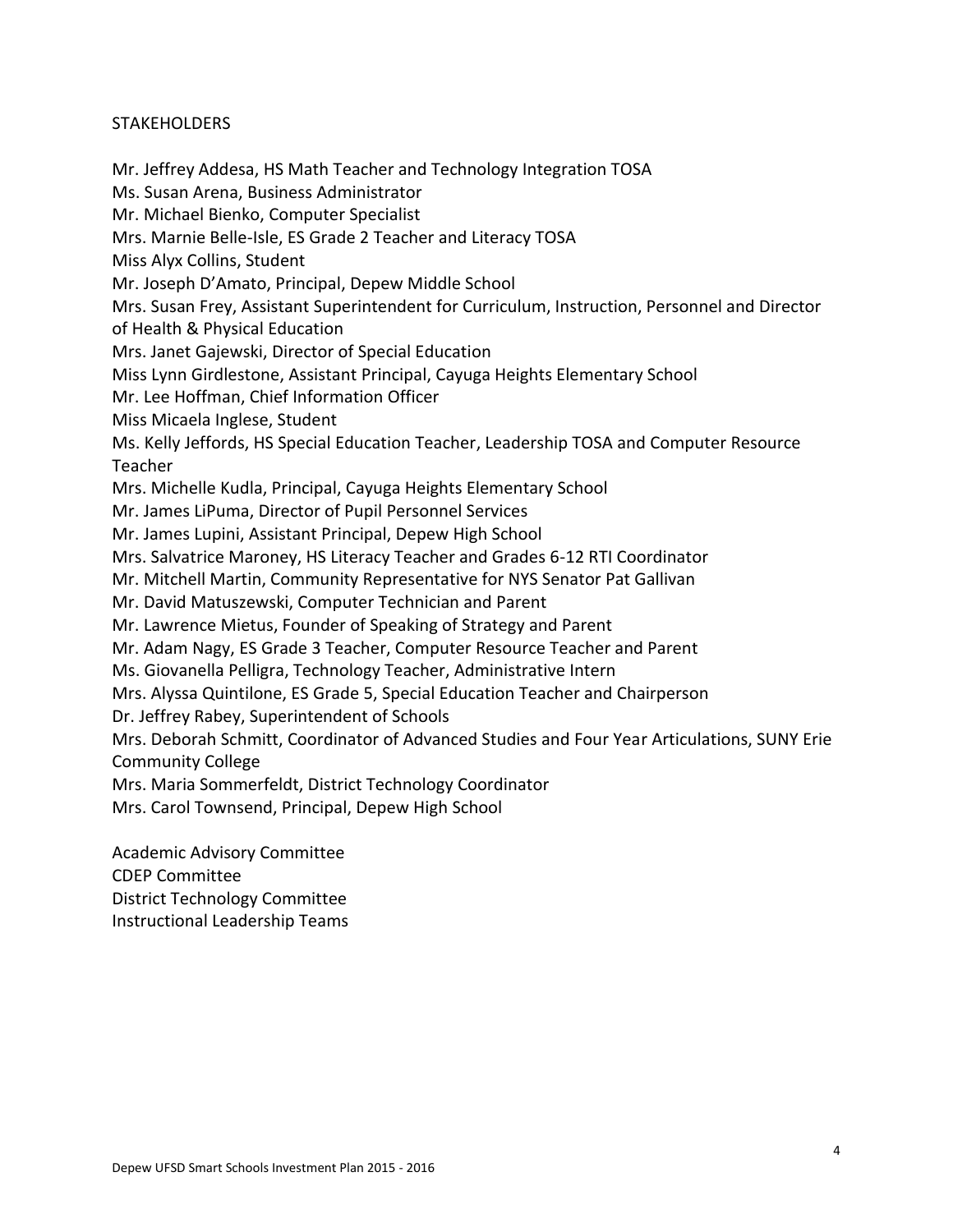GOALS

- Embrace the goals and objectives outlined in the Depew Union Free School District Educational Technology Plan
- Create a robust infrastructure with plenty of bandwidth to support demand coverage throughout the district
- Provide one to one deployment of mobile devices to all students
- Increase our students access to learning and technology during and after the school day
- Progress toward technology fluency
- Implement a pre-engineering curriculum into our middle school
- Provide teachers with mobile technology and presentation equipment to foster technology rich lessons
- Maintain parent and community communication and collaboration
- Improve safety with high-tech security systems across the district to include state of the art surveillance

## SMART SCHOOLS BOND ACT ALLOCATION

| <b>School Connectivity</b>                   | \$475,000   |
|----------------------------------------------|-------------|
| <b>Connectivity Projects for Communities</b> |             |
| <b>Classroom Technology</b>                  | \$1,016,820 |
| Pre-Kindergarten Classrooms                  | \$0         |
| Replace Transportable Classrooms             | \$0         |
| <b>High-Tech Security Features</b>           | \$130,529   |
| <b>TOTAL ALLOCATION</b>                      | \$1,622,349 |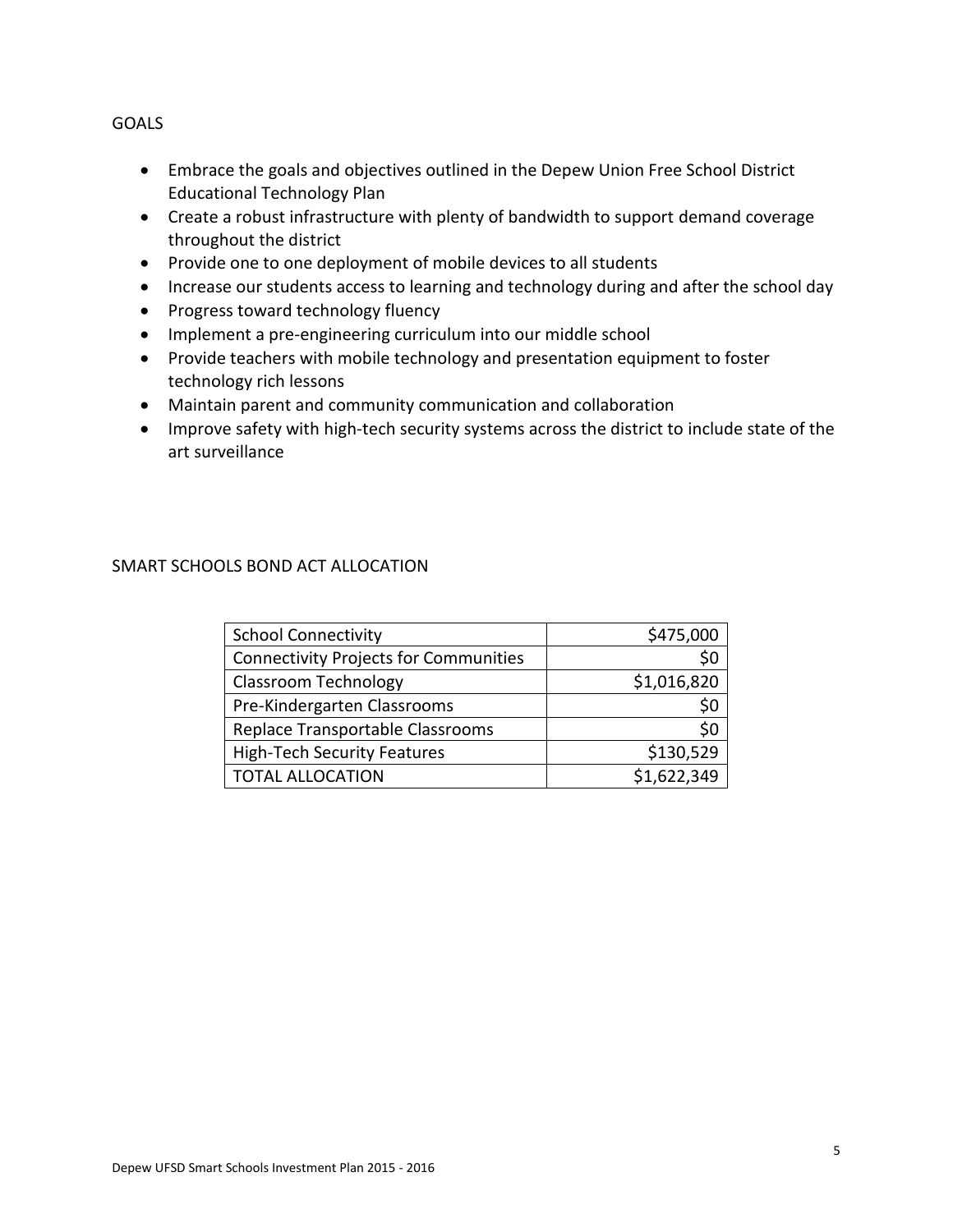#### SCHOOL CONNECTIVITY

#### **OVERVIEW**

Depew Union Free School District proposes to replace our current wireless network with a new controller and access points. This will take the district from centralized coverage to campuswide, demand coverage. The district has consulted with the Western New York Regional Information Center and Erie 1 BOCES to evaluate the current coverage and develop a system to improve our coverage. The update to our Wi-Fi will support the use of mobile devices by all students.

A structured plan to improve wireless coverage, implement Google Apps for Education, Schoology (learning management system) and one to one computing will move the district toward the goal of providing students with access to technology on a regular basis and increase technology fluency. The district has used budgeted and grant funds to subscribe to academic online resources in support of curriculum goals and objectives, and to provide professional development to our faculty and staff. The move to one to one computing will deliver additional access to students during and after school hours. In addition, our increased digital connectivity and technology will enhance the opportunity for K-12 research projects, the implementation of the Common Core Learning Standards, particularly the standards in literacy/ELA with the use of various learning management systems, and the collaboration between teachers, students and parents. The opportunity for peer review and other types of collaboration with flipped classrooms will also be a great enhancement for our teaching and learning among staff and students. This 24/7 access to technology will greatly increase student engagement and extend learning opportunities truly beyond our school walls.

The district utilizes mobile laptop carts, which move between classrooms. We have determined that our current wireless does not meet the demands of our teachers and students. This is evident due to the numerous errors users receive when utilizing the network, even with sufficient wireless access points in their location. The mobile devices are saturating the wireless network, response times are slow and some users are delayed from accessing the network when the demand has reached full capacity. The district contracted with our local BOCES to perform a thorough wireless survey of our school buildings and campus. The survey located our coverage needs, gaps and proposed future needs in support of computer based testing. A project was developed to encompass the replacement of end of life equipment and management controller. In this project wireless access points supporting 802.11 n/ac standards will replace outdated APs. The new APs will be located in areas identified on the wireless survey.

The district currently meets the standard with a minimum of 1GB bandwidth within, between and coming to our schools.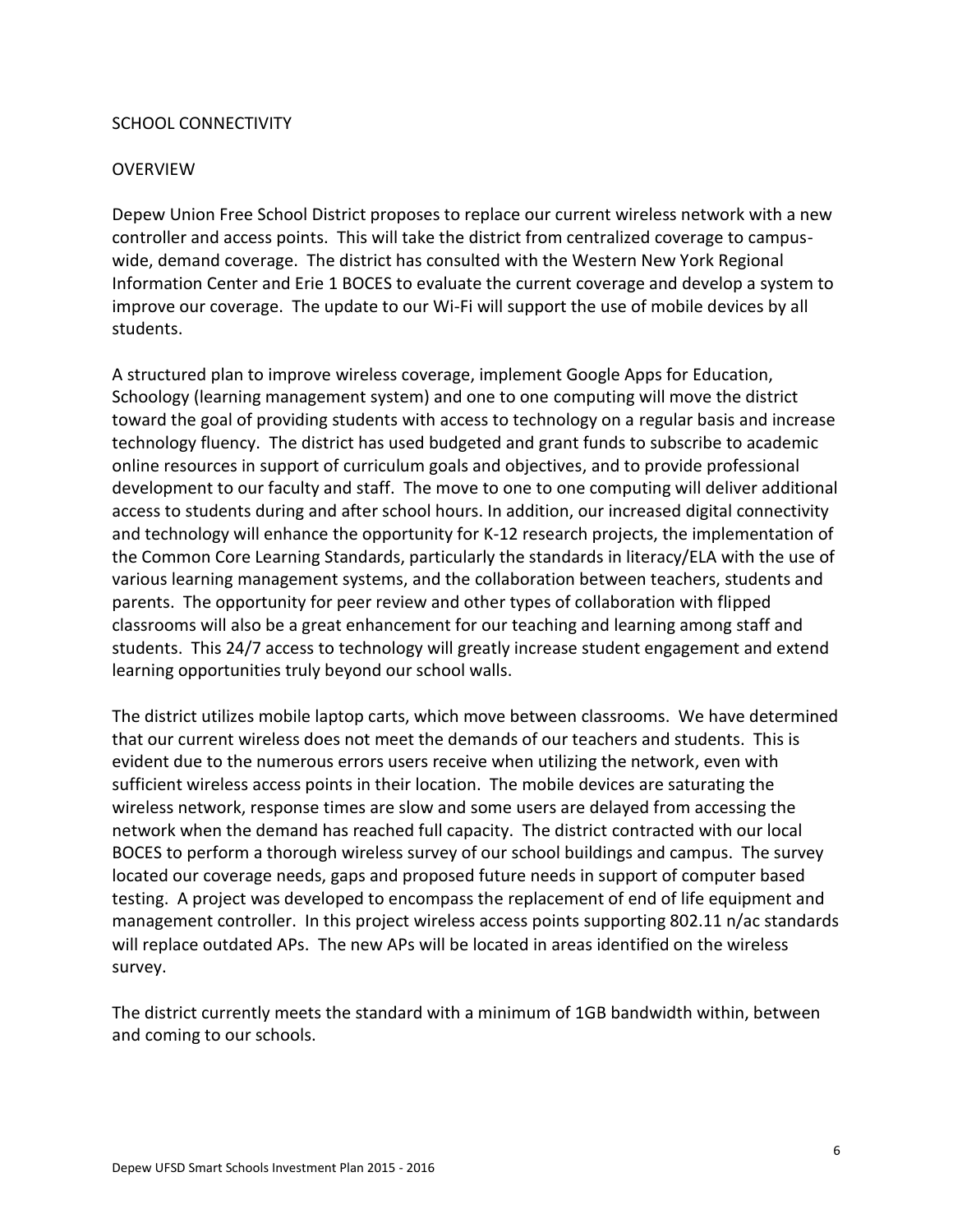# COMMUNITY CONNECTIVITY (BROADBAND AND WIRELESS)

No proposal is submitted at this time.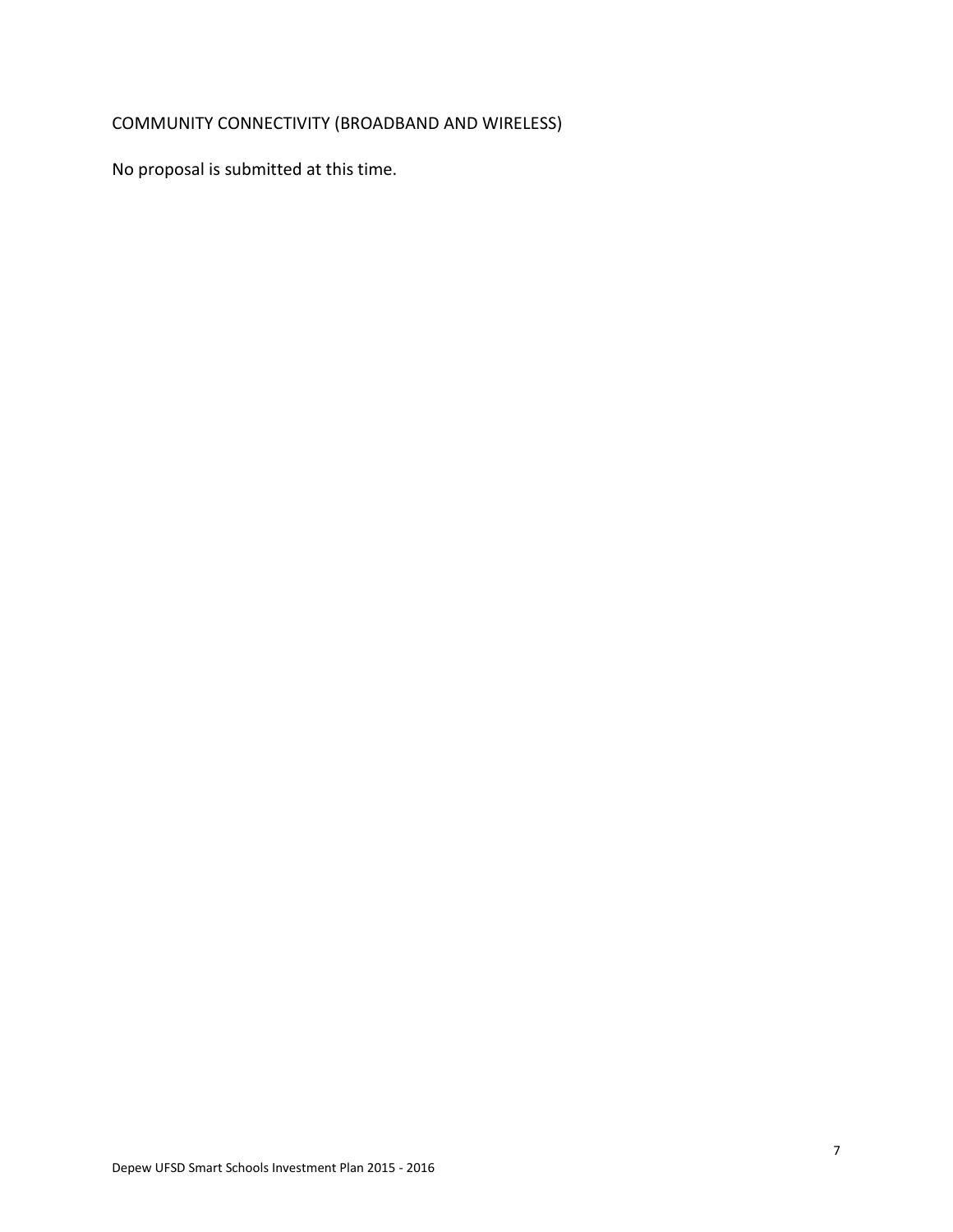#### CLASSROOM LEARNING TECHNOLOGY

#### **OVERVIEW**

The district is planning for a one to one device implementation for our schools. In our elementary school building, grades  $K - 2$  will have iPad devices available in their home base classroom, which can be carried to specials and AIS classes. Grades 3 – 5 will have Chromebooks available in their home base classroom, which can be carried to specials and AIS classes. Devices will be returned to their home base at the end of the school day.

At our middle and high school buildings, grades 6-12 will have Chromebooks assigned to students which they will carry with them to all academic, specials and AIS classes. Students will be able to take the Chromebook home for use after school hours.

Both the iPad and Chromebook are compatible with our current Microsoft Active Directory network, Ethernet network and/or wireless network.

The district will be expanding our pre-engineering curriculum, Project Lead The Way (PLTW), into the middle school with their Gateway to Technology program. Our high school PLTW program has been in place for over ten years and has been very successful in preparing students for college level engineering. We believe our middle school students will benefit from the PLTW curriculum and will be better prepared for our high school PLTW curriculum. This curriculum will increase the number of students that graduate and move on to engineering in college and careers.

Our plan also includes upgrading to LED projectors for use with our interactive whiteboards and the addition of document cameras in classrooms. These costs are combined under Classroom Technology - Other Costs. Teachers will receive either an iPad or Chromebook. With the student and teacher equipment and professional development, we believe teachers will produce more technology rich lessons.

The district has implemented numerous online resources utilizing district and grant funds to supplement instruction:

-APEX Learning -Google Apps for Education -Schoology -Castle Learning -Renaissance Learning (STAR 360, Accelerated Reader 360, STAR Custom) -IXL Math -Learning A-Z -Think Through Math -Scholastic -EasyTech(Learning.com)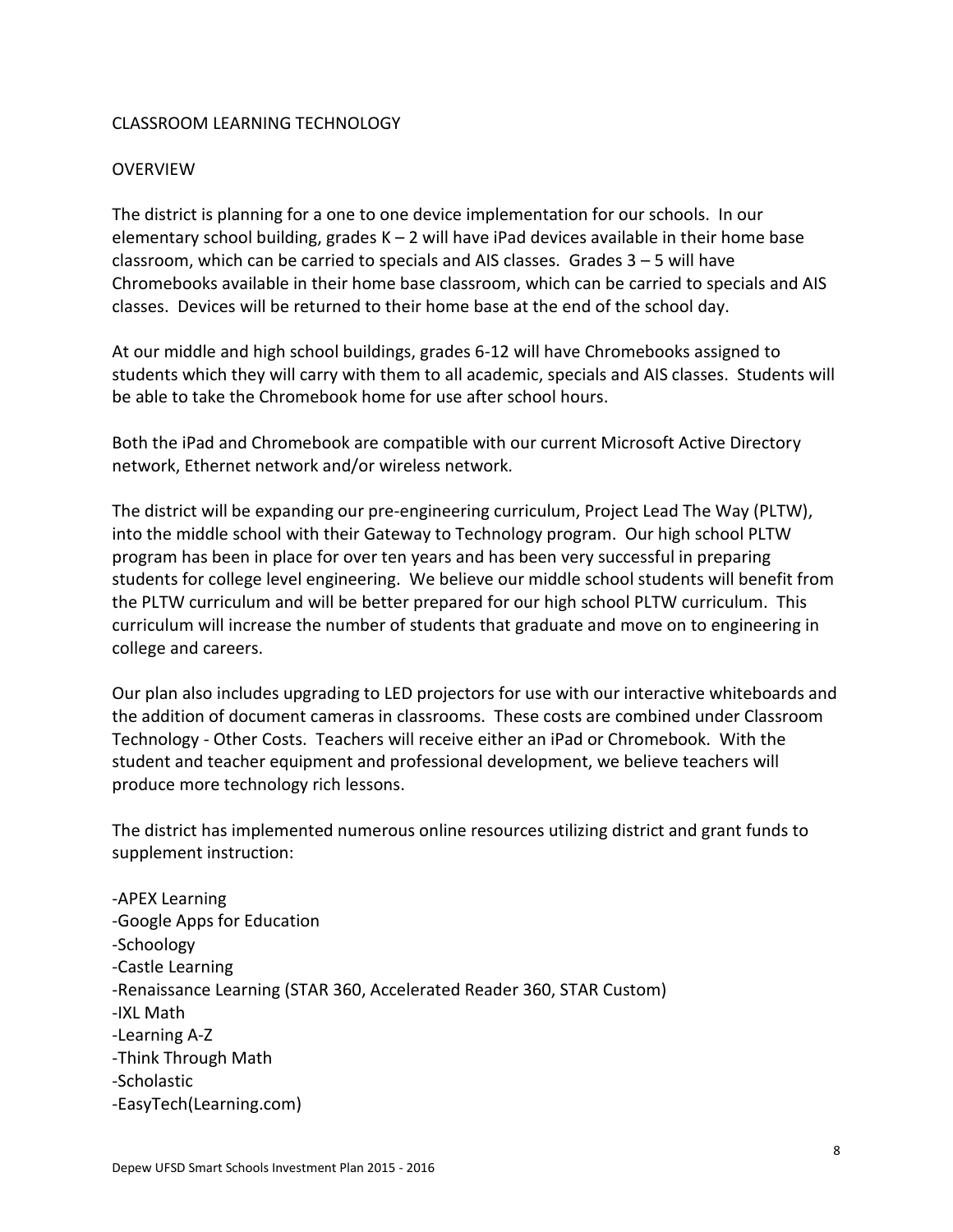-BrainPop -Lexia Reading -Noodle Tools -PebbleGo(Capstone) -TumbleBook -World Book -Destiny Quest -MyOn -Info Base Learning -Fitness Gram -Zearn -Fast ForWord

Our teachers have received professional development in the above resources and the integration of technology into our curriculum. Professional Development will continued to be offered to strengthen teachers' skills with the implementation of technology.

#### DIFFERENTIATED INSTRUCTION

Asynchronous learning is now a key part of our educational landscape. Teachers and students use technology resources at home and school to further research, studies and collaboration. Moving to one to one computing will facilitate this to a much greater extent.

The move to one to one computing will increase access to technology for all students. Our plan is to supplement the devices with applications like Dragon Speak, ZoomText, Fast ForWard, and Zearn, to best meet the needs of our students with disabilities. Additional assistive technology will be identified for students based on their individualized education plan.

#### COMMUNICATION

The district currently has school to parent communication in place through our student information system parent portal and district web sites. We plan to have teachers generate classroom assignments through Google Classrooms and Schoology. Students will be encouraged to utilize the Chromebook at home. Parents will be able to monitor student assignments by logging in to Schoology, Google Classroom and PowerSchool, to review student assignments, calendars, progress and grades. Many teacher assignments contain links to online resources for additional assistance and extended learning. Some of our online resources offer direct parental updates and reporting.

Through teacher leader grants the district has facilitated more regional collaboration. Technology tools have been a major component of our collaboration. The district participates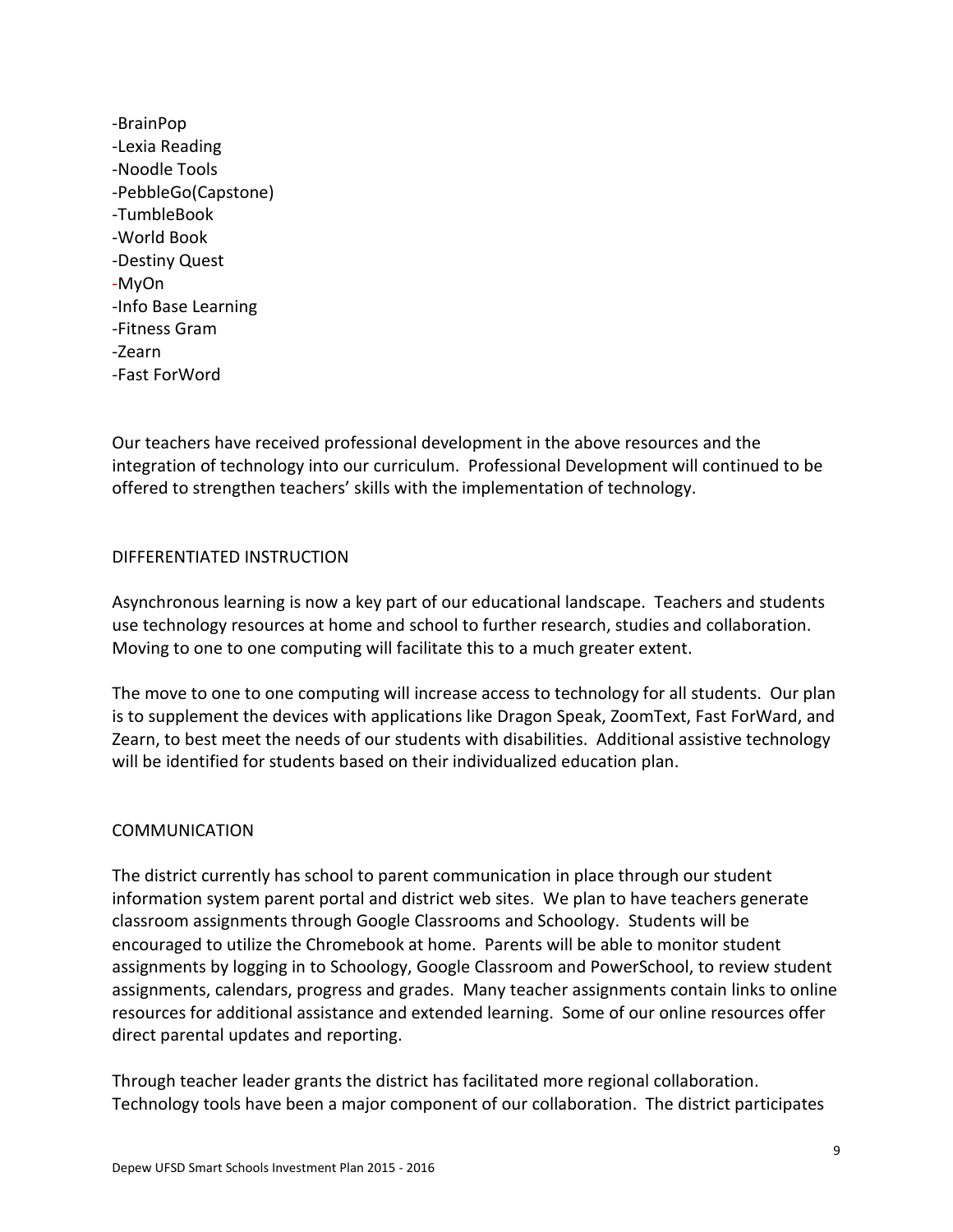in BOCES programs that continue to foster these partnerships.

The proposed technology purchases will greatly enhance differentiated instruction at all grade levels. Many of our software programs use computer adaptive technology to identify appropriate grade levels or learning gaps to personalize instruction for each student. Our technology purchases will allow students to work more efficiently in center-based groups so the teacher can work in small groups with students on various learning tasks. Assignments will be able to be completed at home with teachers and students having the opportunity to access materials 24/7. This extension of learning outside the classroom is a key benefit of one to one computing. We believe students will read and write much more, a proven research-based strategy to increase academic achievement for ALL. One to one computing will also have huge benefits for our English Language Learners and Students with Disabilities. Students will be able to access text and other materials at their level. Pacing will also be adjusted for these learners. The possibilities to close learning gaps become very doable in a one to one technology rich environment. Data systems and dashboards will track individual student learning progress and adjustments will be made throughout the course of learning. In addition to the above modifications, the instructional technology provides many assistive technology options as well. For example, with these students we will provide audio books, read/speak/write software and touch screens to enlarge fonts, to provide greater access to learning resources.

## EDUCATIONAL TECHNOLOGY PLAN – ACTION PLAN

The Smart Schools Investment Plan supports our action plan goals in the district's Educational Technology Plan, reference pages 16 – 29.

- Elementary School
- Goal 1: Regular use of technology
- Goal 2: Progress toward technology fluency
- Goal 3: Students will publish an original text
- Goal 4: Maintain parental and community communication and collaboration

Middle and High School

- Goal 1: Progress toward technology fluency
- Goal 2: Students will publish an original text
- Goal 3: Maintain parental and community communication and collaboration

#### EDUCATIONAL TECHNOLOGY PLAN – STRATEGY

The table below is an excerpt from the district's Educational Technology Plan. Our Smart Schools Investment Plan supports many of these strategies. Three of the district's strategies addressed in our plan include: planning for emerging needs and future technologies, contract for additional technology for our elementary school in support of Common Core Learning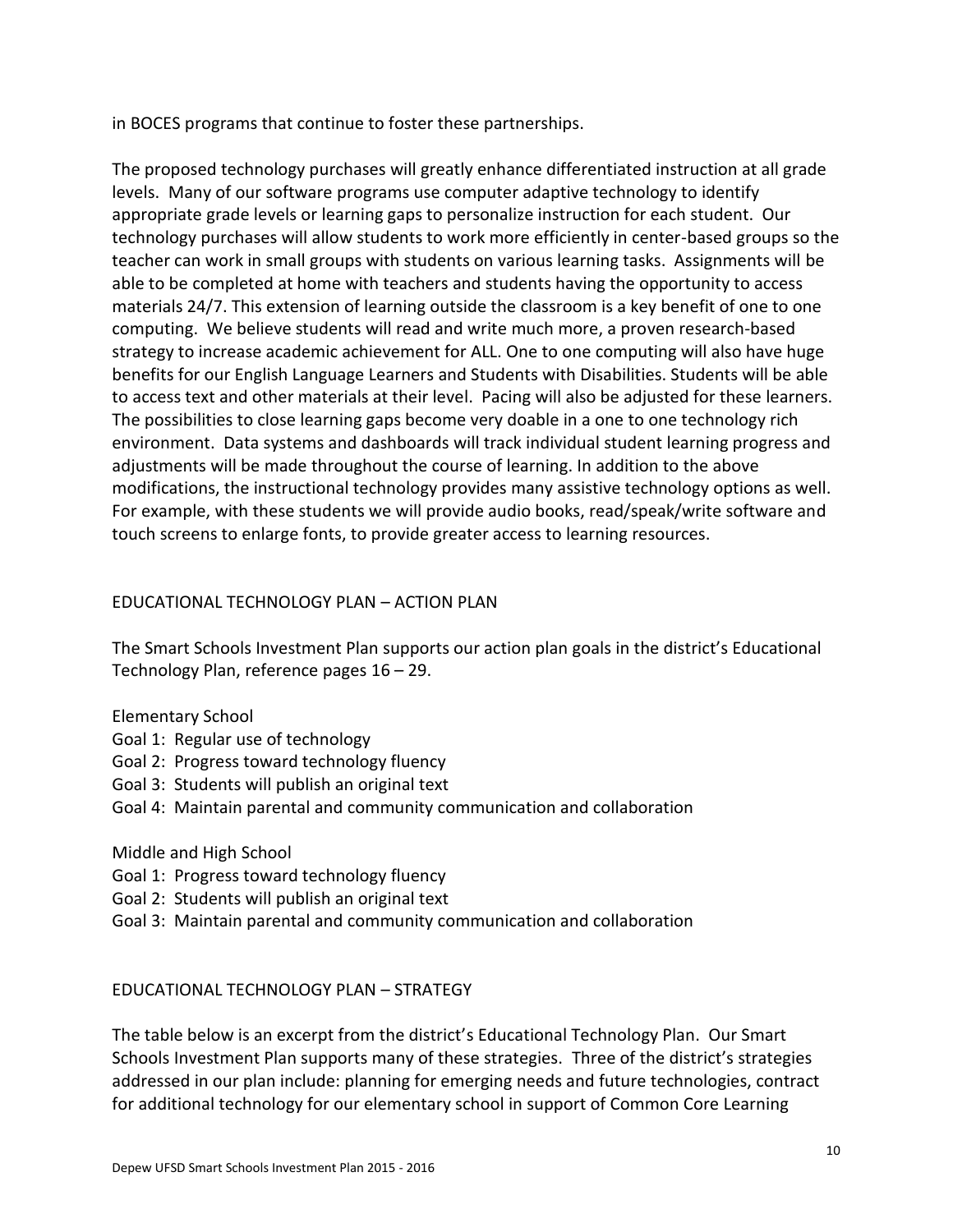Standards and computer based testing, and increased access to technology for all students. Also, with funds being allocated to technology for all students we can provide for additional assistive technology for individual students with IEPs (Instructional Educational Plans), thereby supporting an additional strategy.

| <b>STRATEGY</b>                                                                                                                                                                        | <b>PLAN</b>                                                                                                                                                                                                                                                                                                                                                                                                                                                                                                                                                                        |
|----------------------------------------------------------------------------------------------------------------------------------------------------------------------------------------|------------------------------------------------------------------------------------------------------------------------------------------------------------------------------------------------------------------------------------------------------------------------------------------------------------------------------------------------------------------------------------------------------------------------------------------------------------------------------------------------------------------------------------------------------------------------------------|
| Plan for district technology, emerging<br>needs, future technologies                                                                                                                   | The District has developed goals and a budget to<br>ensure our technology plan continues to keep<br>current with the 21 <sup>st</sup> century skills our students<br>will need to be successful in college and the<br>workplace. The District Technology Committee<br>meets monthly to review the state of<br>technology, funding, emerging needs based on<br>curriculum, and adoption of future technologies.                                                                                                                                                                     |
| Contract for additional technology for<br>Cayuga Heights Elementary School in<br>support of Common Core, ELA and math<br>assessments and 21 <sup>st</sup> century technology<br>skills | Continue to contract with Erie 1 BOCES for CSLO<br>services, which include emerging technologies.<br>Maintain subscriptions to web-based services in<br>support of literacy, i.e., Learning A to Z.                                                                                                                                                                                                                                                                                                                                                                                |
| Maintain and upgrade technology<br>replacement                                                                                                                                         | Hardware will be maintained and repaired<br>regularly. A replacement plan is utilized to cycle<br>outdated, irreparable and energy inefficient<br>equipment.                                                                                                                                                                                                                                                                                                                                                                                                                       |
| <b>Maintenance of Servers</b>                                                                                                                                                          | Backups are performed daily on file server data.<br>Updates and patches are performed weekly,<br>monthly and as needed.<br>Servers are replaced every three to five years.<br>A maintenance contract is secured through Erie<br>1 BOCES to cover emergency repairs.                                                                                                                                                                                                                                                                                                                |
| <b>Upgrade of Networking Equipment</b>                                                                                                                                                 | Data switches and wireless access points are<br>replaced every five to ten years as a part of<br>infrastructure within capital projects.                                                                                                                                                                                                                                                                                                                                                                                                                                           |
| <b>Technical support services</b>                                                                                                                                                      | Identify training and tools for the technology<br>support staff to maintain existing and new<br>technologies.<br>Implement strategies for the support staff to<br>work more efficiently in the maintenance of<br>technology, i.e., ghosting of hard drives,<br>component replacement, implementation of<br>desktop security and anti-virus software to<br>prevent the infiltration of the desktop and<br>network from viruses, malware, trojans and<br>security threats.<br>Maintain the use of a work order system to<br>prioritize and track technology repairs and<br>requests. |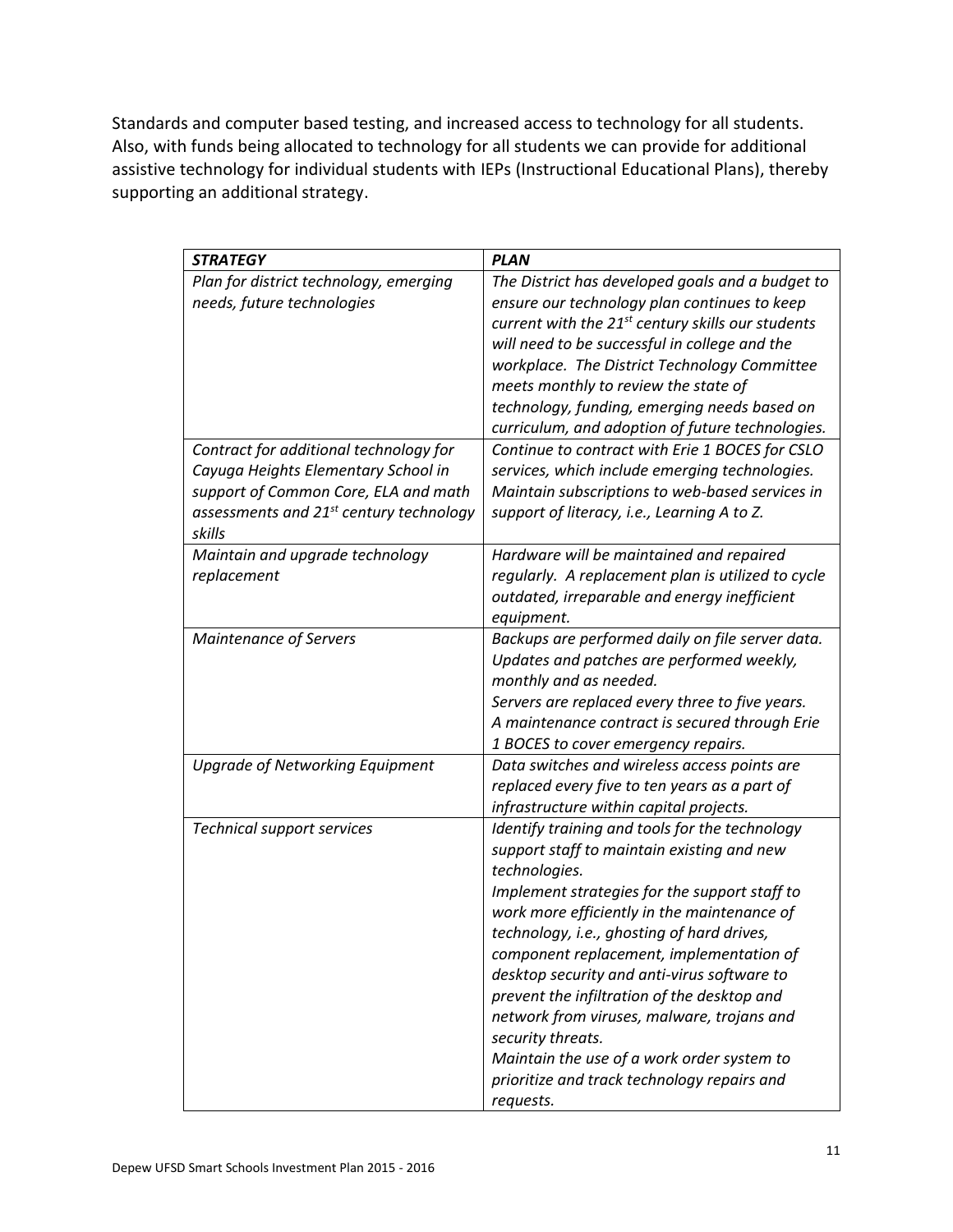| <b>Increase Technical Support Services</b>                                                 | The importance of technical support to the<br>success of the District's technology program is<br>recognized. Our technical support includes a<br>technology coordinator 1.0, technology support<br>specialist 1.6, one technology support technician<br>1.0, three computer resource advisors and<br>contracted technology integration services .2.<br>Additional maintenance and technical support<br>services are contracted through Erie 1 BOCES -<br><b>WNY Regional Information Center. It is evident</b><br>that the district could benefit from additional<br>technical support and technology integration<br>services. |
|--------------------------------------------------------------------------------------------|--------------------------------------------------------------------------------------------------------------------------------------------------------------------------------------------------------------------------------------------------------------------------------------------------------------------------------------------------------------------------------------------------------------------------------------------------------------------------------------------------------------------------------------------------------------------------------------------------------------------------------|
| Contract for assistive technology for<br>individual students                               | Maintain access for students in need of assistive<br>technology and add to their IEP and provide<br>assistive devices or software as per IEP.                                                                                                                                                                                                                                                                                                                                                                                                                                                                                  |
| Contract for curriculum-based<br>technology to improve performance on<br>State assessments | Identify curriculum-based applications and<br>hardware that supports student understanding<br>of common core learning standards and<br>assessments.                                                                                                                                                                                                                                                                                                                                                                                                                                                                            |
| Contract with Erie 1 BOCES for<br><b>Broadband service to district</b>                     | Maintain broadband services through Erie 1<br>BOCES in support of 21 <sup>st</sup> century technology<br>skills; ensuring that web-based systems and<br>online services are available to teachers,<br>students and management.                                                                                                                                                                                                                                                                                                                                                                                                 |
| Increase access to technology for all<br>students                                          | Students will have availability to computer labs,<br>academic assistance centers, and libraries during<br>school hours.<br>Maintain and add to our web-based<br>instructional services giving students access from<br>home.<br>Maintain our teacher web sites with<br>instructional content and resources for students<br>to access from home.<br>Make it easier for students to access web-based<br>instructional services at school by adding links to<br>browsers and on the district web site.                                                                                                                             |
| Increase access to technology for all<br>teachers                                          | Maintain our web-based professional<br>development course catalogs and tracking<br>systems.                                                                                                                                                                                                                                                                                                                                                                                                                                                                                                                                    |
| Contract for CIPA approved internet<br>filter                                              | The district currently utilizes a CIPA approved<br>internet filtering system. Regular updates are<br>performed to maintain optimum filtering. Black<br>and white lists are maintained for web sites that<br>are not categorized properly.                                                                                                                                                                                                                                                                                                                                                                                      |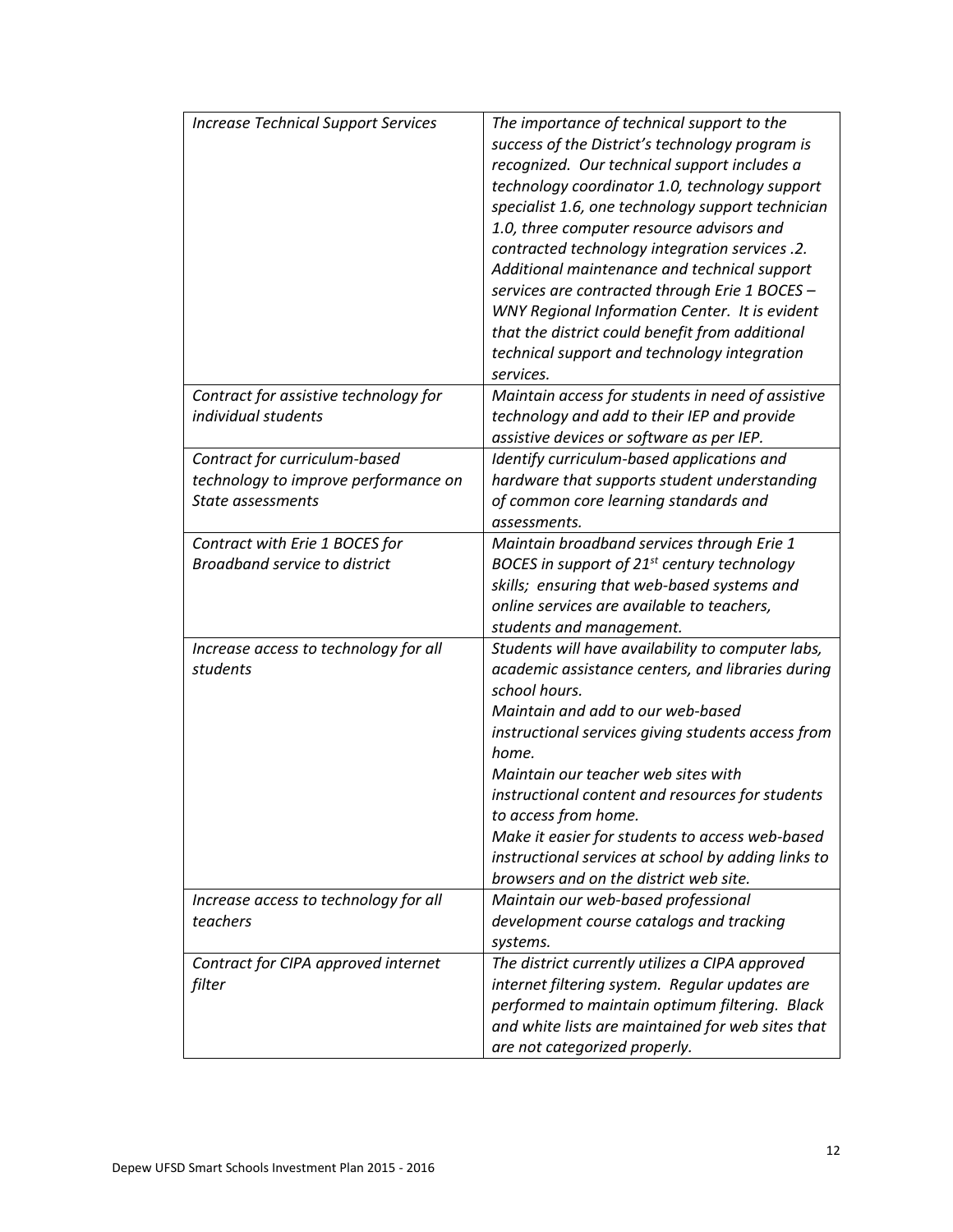#### PROFESSIONAL DEVELOPMENT

The district has a .5 Technology Integrator and a .6 BOCES Technology Integrator who focus on the use of our online resources, technology integration and learning management systems with our teachers, administrators and staff. Specific attention will be placed on students utilizing iPads and Chromebooks regularly in the classroom. Training will also focus on accessibility at home (for parents) and all the resources available and strategies to implement in the classroom. This training will be held during the school day, after school and throughout the summer.

Training for parents will be offered through fact sheets, online help centers, at parent conferences and group sessions during district functions.

A sample staff professional development schedule is listed below:

#### **2015-2016**

#### **Depew Union Free School District**

### **9/14/2015**

| Date      | Grade/content<br>area         | <b>Activity</b>                                    | <b>Facilitator/Trainer</b>              | <b>Time/Location</b>                                   |
|-----------|-------------------------------|----------------------------------------------------|-----------------------------------------|--------------------------------------------------------|
| 9/1/2015  | All Staff                     | Superintendents Conference<br>Day                  | Varies                                  | Varies                                                 |
| 9/8/2015  | All Staff                     | <b>Superintendents Conference</b><br>Day           | Varies                                  | Varies                                                 |
| 9/14/2015 | Open Sign-up in<br><b>MLP</b> | <b>Google Classroom</b>                            | <b>Rob Miller</b>                       | $8:00 - 11:00$ or<br>$11:30 - 2:30$<br>HS room 207     |
| 9/21/2015 | K-12 Support<br><b>Staff</b>  | <b>Google Training for Support</b><br><b>Staff</b> | <b>Tim Johnson/Rob</b><br><b>Miller</b> | $8:00$ am $-11$ am<br>$12:00 - 3:00$ pm<br>HS room 207 |
| 9/28/2015 | Open Sign-up in<br><b>MLP</b> | <b>Schoology</b>                                   | <b>Rob Miller</b>                       | $8:00 - 11:00$ or<br>$11:30 - 2:30$<br>HS room 207     |
| 9/29/2015 | Grade K-1 Math                | Data Review and<br>Assessment Modification         | Andrea Tamarazio                        | $8:30$ am - $3:00$<br>pm                               |
| 9/30/2015 | Grade 2-3 Math                | Data Review and<br><b>Assessment Modification</b>  | Andrea Tamarazio                        | $8:30$ am $-3:00$<br>pm                                |

#### **PROFESSIONAL DEVELOPMENT**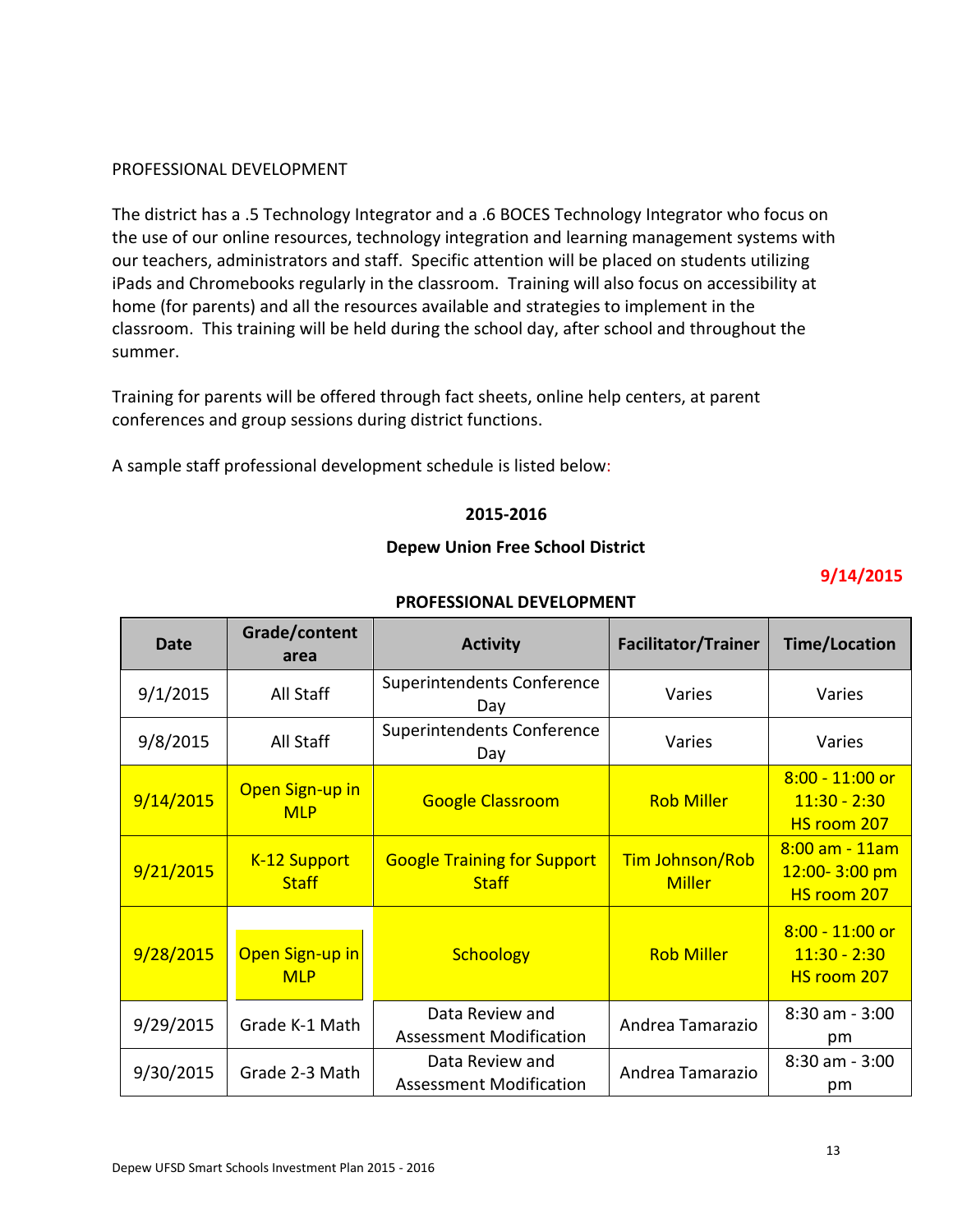| 10/1/2015  | Grade 4-5 Math                    | Data Review and<br><b>Assessment Modification</b>  | Andrea Tamarazio                        | $8:30$ am - $3:00$<br>pm                                      |
|------------|-----------------------------------|----------------------------------------------------|-----------------------------------------|---------------------------------------------------------------|
| 10/2/2015  | 6-12 ELA                          | <b>General Studies Secondary</b><br><b>ELA</b>     | Sarah Brown<br>Wassling                 | $8:00$ am - $3:00$<br>pm at Erie 1<br><b>BOCES</b>            |
| 10/5/2015  | <b>DHS</b>                        | <b>Data Team Meetings</b>                          | <b>Tim Johnson/Rob</b><br><b>Miller</b> | $8:00$ am $-2:30$<br>pm HS room<br>124a                       |
| 10/6/2015  | Grade 4-5 ELA                     | <b>Standard Deconstruction</b>                     | Mary Jo Casilio                         | $8:30$ am - $3:00$<br>pm                                      |
| 10/7/2015  | Grade 2-3 ELA                     | <b>Standard Deconstruction</b>                     | Mary Jo Casilio                         | $8:30$ am - $3:00$<br>pm                                      |
| 10/8/2015  | Open Sign-up in<br><b>MLP</b>     | <b>Schoology</b>                                   | <b>Rob Miller</b>                       | $8:00 - 11:00$ or<br>$11:30 - 2:30$<br>HS room 207            |
| 10/8/2015  | Grade K-1 ELA                     | <b>Standard Deconstruction</b>                     | Mary Jo Casilio                         | $8:30$ am - $3:00$<br>pm                                      |
| 10/14/2015 | Grades 5-8<br>Science             | <b>Vertical Curriculum</b><br>Alignment            | Jen Cordon                              | $8:30$ am - 2:30<br>pm MS library<br>classroom                |
| 10/21/2015 | 6-12 ELA/Social<br><b>Studies</b> | <b>Spiraled Research Skills</b><br>Argument        | Mary Jo Casilio,<br><b>Traci Kanick</b> | 8:00 am - 2:30<br>pm HS room<br>124a                          |
| 10/27/2015 | K-8 Math                          | <b>General Studies: Modeling</b><br>with Fractions | <b>Greg Tang</b>                        | $8:00$ am - $3:00$<br>pm at Erie 1<br><b>BOCES</b>            |
| 10/29/2015 | <b>CHE</b>                        | <b>Data Team Meeting</b>                           | <b>Rob Miller</b>                       | 12:00-3:00                                                    |
| 11/2/2015  | Open Sign-up in<br><b>MLP</b>     | <b>Google Classroom</b>                            | <b>Rob Miller</b>                       | $8:30 - 11:30$ or<br>$12:00 - 3:00$                           |
| 11/5/2015  | 6-8 Math                          | Interim Assessment #1<br>Review                    | <b>Tricia Profic</b>                    | Grade 6 - 8:00<br>am - 11:00,<br>Grades 7-8<br>$11:30 - 2:30$ |
| 11/16/2015 | <b>DHS</b>                        | <b>Data Team Meetings</b>                          | Tim Johnson/Rob<br><b>Miller</b>        | $8:00$ am $-2:30$<br>pm HS room<br>124a                       |
| 11/19/2015 | 9-11 Math                         | Alg/Geo/Alg 2                                      | <b>Tricia Profic</b>                    | 8:00 am - 2:30<br>HS room 124a                                |
| 11/26/2015 | All Staff                         | Superintendents Conference<br>Day                  | Varies                                  | Varies                                                        |
| 11/30/2015 |                                   | <b>Data Team Meetings</b>                          | <b>Rob Miller</b>                       | $11:30 - 2:30$                                                |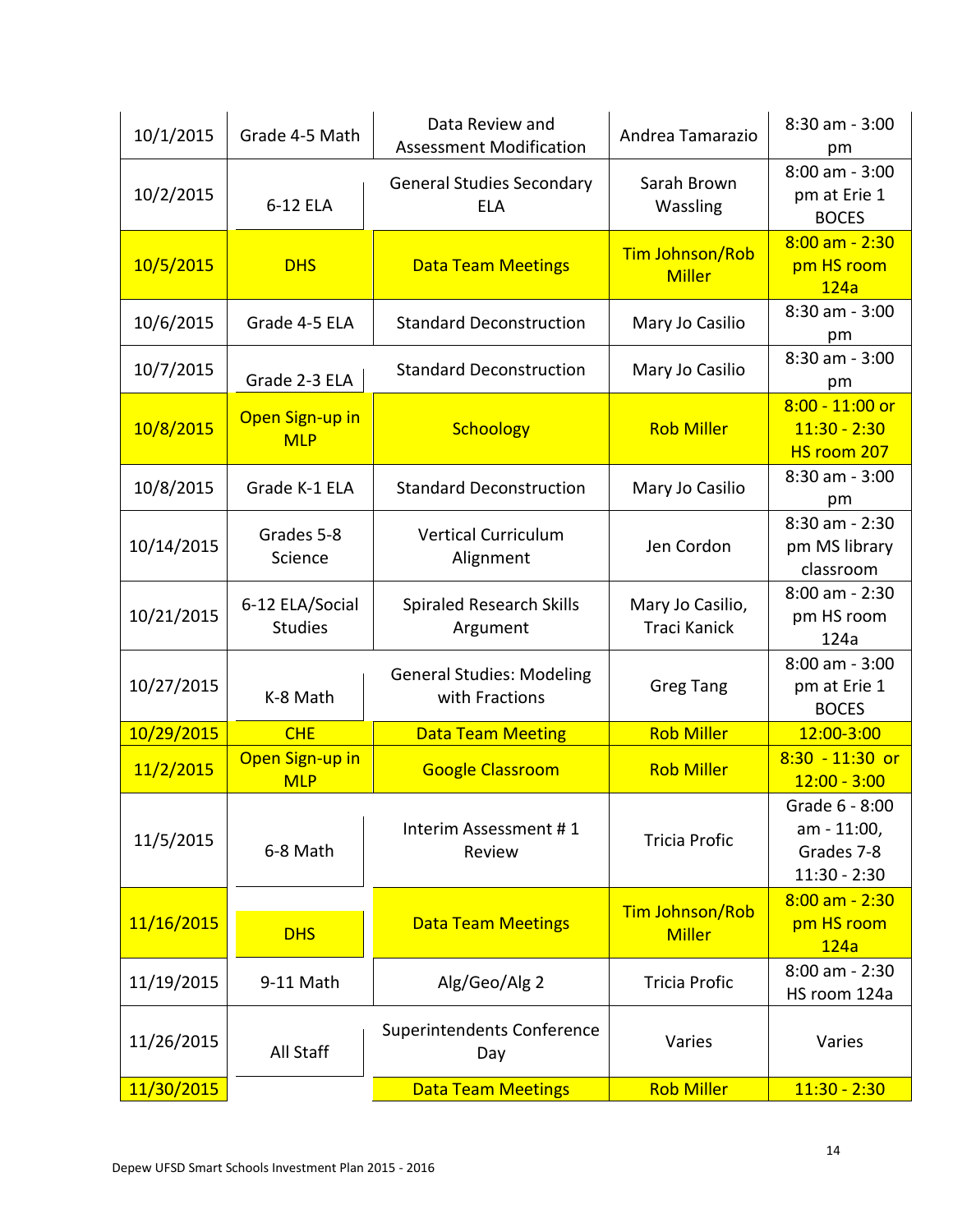|            | <b>DMS</b>                    |                                 |                                            |                                                                |
|------------|-------------------------------|---------------------------------|--------------------------------------------|----------------------------------------------------------------|
| 12/2/2015  | Grades K - 5                  | <b>DCA Math</b>                 | <b>BOCES</b>                               | $8:00$ am - $3:00$<br>pm at Erie 1<br><b>BOCES</b>             |
| 12/3/2015  | 6-12 Math                     | <b>DCA Secondary Math</b>       | <b>BOCES</b>                               | $8:00$ am - $3:00$<br>pm at Erie 1<br><b>BOCES</b>             |
| 12/4/2015  | Grade K-1 Math                | Interim Assessment #1<br>Review | Andrea Tamarazio                           | 8:30 am - 3:00<br>pm                                           |
| 12/7/2015  | Open Sign-up in<br><b>MLP</b> | <b>Google Classroom</b>         | <b>Rob Miller</b>                          | $8:30 - 11:30$ or<br>$12:00 - 3:00$                            |
| 12/9/2015  | Grade 4-5 Math                | Interim Assessment #1<br>Review | Andrea Tamarazio                           | 8:30 am - 3:00<br>pm                                           |
| 12/10/2015 | Grade 2-3 Math                | Interim Assessment #1<br>Review | Andrea Tamarazio                           | 8:30 am - 3:00<br>pm                                           |
| 12/16/2015 | <b>CHE</b>                    | <b>Data Team Meeting</b>        | <b>Rob Miller</b>                          | 12:00-3:00                                                     |
| 1/6/2016   | Grade 4-5                     | <b>STAR 360</b>                 | <b>Rob Miller/Tracy</b><br><b>Bramwell</b> | $8:30 - 11:30$ or<br>$12:00 - 3:00$                            |
| 1/7/2016   | Grade K-1 ELA                 | Social Studies/ELA<br>Alignment | Jesse Karches                              | $8:30$ am - $3:00$<br>pm                                       |
| 1/11/2016  | Open Sign-up in<br><b>MLP</b> | <b>Google Apps</b>              | <b>Rob Miller</b>                          | $8:00 - 11:00$ or<br>$11:30 - 2:30$<br>HS room 207             |
| 1/12/2016  | Grade 2-3 ELA                 | Social Studies/ELA<br>Alignment | Jesse Karches                              | 8:30 am - 3:00<br>pm                                           |
| 1/14/2016  | Grade 4-5 ELA                 | Social Studies/ELA<br>Alignment | Jesse Karches                              | 8:30 am - 3:00<br>pm                                           |
| 1/20/2016  | Grade K-3                     | <b>STAR 360</b>                 | <b>Rob Miller/Tracy</b><br><b>Bramwell</b> | Gr. K-1 - 8:30 -<br>11:30<br>⊟ Gr<br>$2 - 3 - 12:00 -$<br>3:00 |
| 1/21/2016  | Open Sign-up in<br><b>MLP</b> | <b>Google Apps</b>              | <b>Rob Miller</b>                          | $8:30 - 11:30$ or<br>$12:00 - 3:00$                            |
| 1/25/2016  | Open Sign-up in<br><b>MLP</b> | <b>Google Classroom</b>         | <b>Rob Miller</b>                          | $8:30 - 11:30$ or<br>$12:00 - 3:00$                            |
| 1/27/2016  | 6-8 ELA/Math                  | <b>STAR 360</b>                 | <b>Tracy Bramwell</b>                      | $8:00 - 11:00 - HS$<br>Library<br>Classroom                    |
| 1/27/2016  | 9-12 ELA/Math                 | <b>STAR 360</b>                 | <b>Tracy Bramwell</b>                      | 11:30-2:30 - HS<br>Library<br>Classroom                        |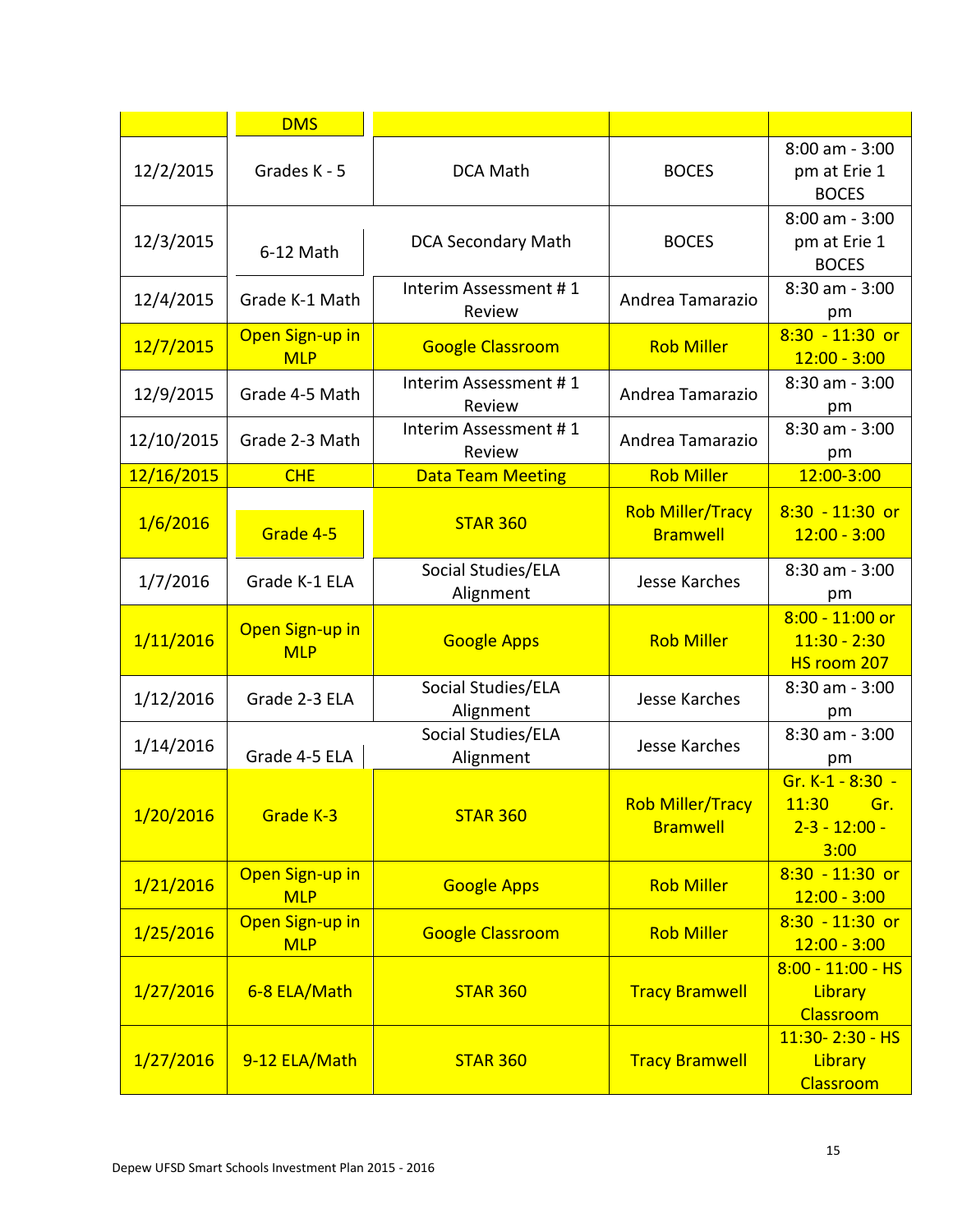| 2/2/2016  | 6-12 Math                         | <b>General Studies: Secondary</b><br>Math | Dave Wilson from<br><b>Buffalo State</b> | Erie 1 BOCES<br>$8:00$ am - $3:00$<br>pm                  |
|-----------|-----------------------------------|-------------------------------------------|------------------------------------------|-----------------------------------------------------------|
| 2/3/2016  | Grade K-1 Math                    | Interim Assessment #2<br>Review           | Andrea Tamarazio                         | 8:30 am - 3:00<br>pm                                      |
| 2/4/2016  | Grade 2-3 Math                    | Interim Assessment #2<br>Review           | Andrea Tamarazio                         | 8:30 am - 3:00<br>pm                                      |
| 2/5/2016  | Grade 4-5 Math                    | Interim Assessment #2<br>Review           | Andrea Tamarazio                         | $8:30$ am - $3:00$<br>pm                                  |
| 2/8/2016  | <b>CHE</b>                        | <b>Data Team Meeting</b>                  | <b>Rob Miller</b>                        | 12:00-3:00                                                |
| 2/9/2016  | 9-11 Math                         | Alg/Geo/Alg 2                             | <b>Tricia Profic</b>                     | $8:00$ am - 2:30<br>pm HS room<br>124a                    |
| 2/22/2016 | Open Sign-up in<br><b>MLP</b>     | <b>Google Apps</b>                        | <b>Rob Miller</b>                        | $8:30 - 11:30$ or<br>$12:00 - 3:00$                       |
| 2/23/2016 | Grades K-5                        | <b>DCA Math</b>                           | <b>BOCES</b>                             | $8:00$ am - $3:00$<br>pm at Erie 1<br><b>BOCES</b>        |
| 2/25/2016 | 6-8 Math                          | Interim Assessment #2<br>Review           | <b>Tricia Profic</b>                     | $8:00$ am - $11:00$<br>Grade 6 11:30 -<br>2:30 Grades 7-8 |
| 2/26/2016 | 6-12 Math                         | <b>DCA Secondary Math</b>                 | <b>BOCES</b>                             | 8:00 am - 3:00<br>pm at Erie 1<br><b>BOCES</b>            |
| 3/1/2016  | Grade K-1 ELA                     | Social Studies/ELA<br>Alignment           | Jesse Karches                            | $8:30$ am - $3:00$<br>pm                                  |
| 3/2/2016  | Grade 2-3 ELA                     | Social Studies/ELA<br>Alignment           | Jesse Karches                            | 8:30 am - 3:00<br>pm                                      |
| 3/3/2016  | 6-12 ELA/Social<br><b>Studies</b> | <b>Spiraled CCLS Shifts</b>               | Mary Jo Casilio,<br><b>Traci Kanick</b>  | 8:00 am - 2:30<br>pm HS room<br>124a                      |
| 3/7/2016  | Grade 4-5 ELA                     | Social Studies/ELA<br>Alignment           | Jesse Karches                            | $8:30$ am - $3:00$<br>pm                                  |
| 3/7/2016  | <b>DHS</b>                        | <b>Data Team Meetings</b>                 | Tim Johnson/Rob<br><b>Miller</b>         | $8:00$ am - 2:30<br>pm HS room<br>124a                    |
| 3/14/2016 | <b>DMS</b>                        | <b>Data Team Meetings</b>                 | <b>Rob Miller</b>                        | $11:30 - 2:30$                                            |
| 4/4/2016  | Open Sign-up in<br><b>MLP</b>     | <b>Schoology</b>                          | <b>Rob Miller</b>                        | $8:00 - 11:00$ or<br>$11:30 - 2:30$<br>HS room 207        |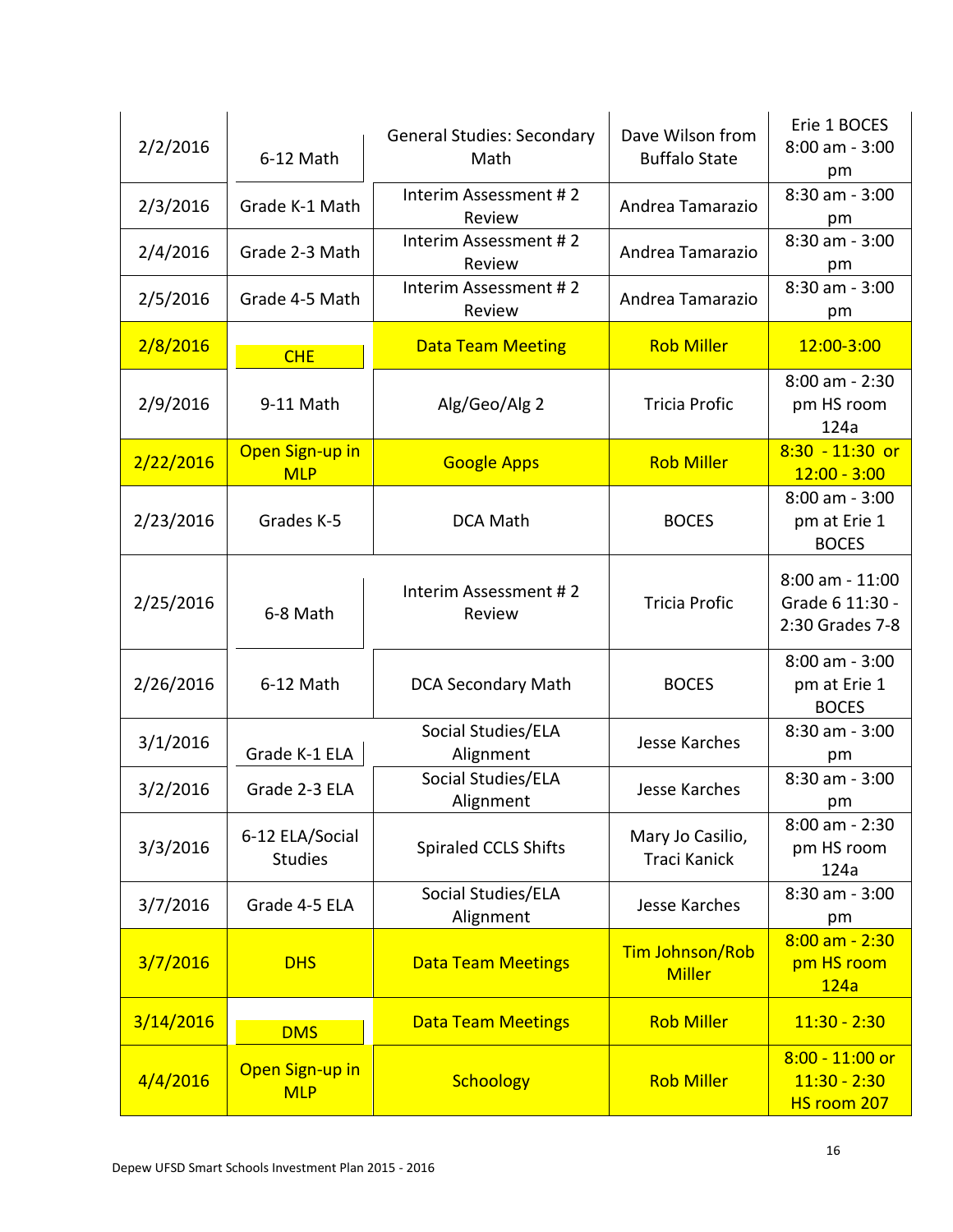| 4/21/2016 | 6-8 Math                      | Interim Assessment #3<br>Review | <b>Tricia Profic</b>                    | Grade 6 - 8:00<br>am - 11:00,<br>Grades 7-8<br>$11:30 - 2:30$ |
|-----------|-------------------------------|---------------------------------|-----------------------------------------|---------------------------------------------------------------|
| 4/21/2016 | Open Sign-up in<br><b>MLP</b> | <b>Google Classroom</b>         | <b>Rob Miller</b>                       | $8:30 - 11:30$ or<br>$12:00 - 3:00$                           |
| 4/25/2016 | <b>DMS</b>                    | <b>Data Team Meetings</b>       | <b>Rob Miller</b>                       | $11:30 - 2:30$                                                |
| 5/11/2016 | K-12 Math                     | <b>DCA Secondary Math</b>       | <b>BOCES</b>                            | $8:00$ am - $3:00$<br>pm at Erie 1<br><b>BOCES</b>            |
| 5/16/2016 | <b>CHE</b>                    | <b>Data Team Meeting</b>        | <b>Rob Miller</b>                       | 12:00-3:00                                                    |
| 5/23/2016 | <b>DHS</b>                    | <b>Data Team Meetings</b>       | <b>Tim Johnson/Rob</b><br><b>Miller</b> | $8:00$ am $-11:00$<br>am HS room<br>124a                      |
| 6/6/2016  | <b>DMS</b>                    | <b>Data Team Meetings</b>       | <b>Rob Miller</b>                       | $11:30 - 2:30$                                                |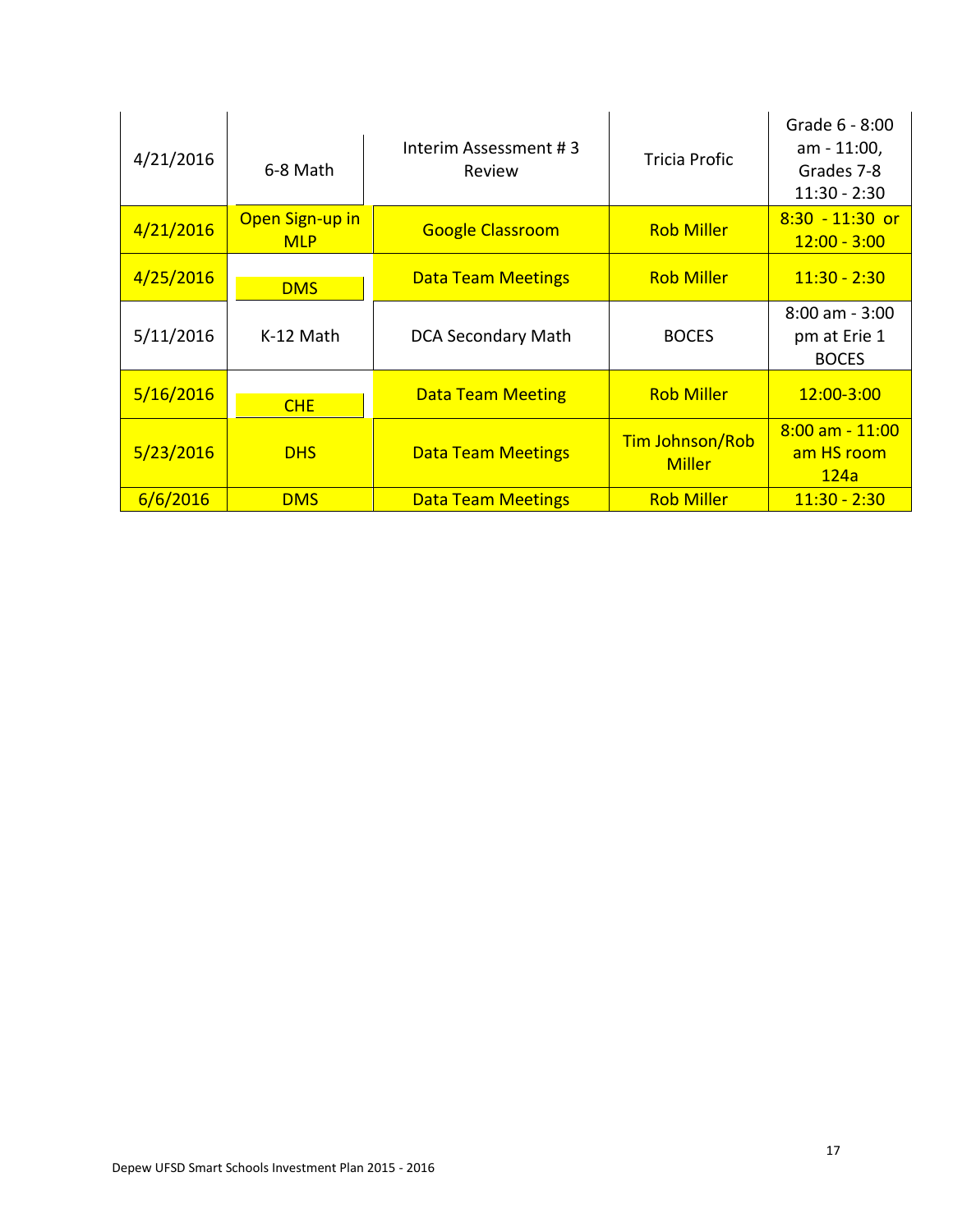#### SUNY/CUNY COLLABORATION

The district collaborates with SUNY at Buffalo State College in their Professional Development School. One of our elementary teachers sits on the Board for elementary teacher preparation programs. Through this relationship the district shares and receives valuable information on innovative uses and best practices for educational technology.

#### SUSTAINABILITY

The district proposes to sustain the plans we are proposing above with funds through the district budget and grants. Even though we are substantially increasing the amount of hardware, through the use of management software we will be able to push out updates to mobile devices efficiently. We do not anticipate an increase to technical support costs after the first year of implementation. The district has already implemented LightSpeed Mobile Device Manager for our iPads and Google Device Management for our Chromebooks.

Currently we are covering technical support, repair and maintenance, internet, wireless and professional development costs through the district budget and plan to continue this practice. The low cost point of mobile devices makes it more affordable to replace devices rather than replace expensive desktop equipment. We see our equipment needs becoming more mobile over the next few years. District funds will be utilized for long-term replacement of mobile devices. Grants or a capital project may be necessary to replace network connectivity and hightech security features at the end of their life.

The District has identified multiple funding sources to sustain our investment in technology.

- District's local budget
- NYS Department of Education categorical hardware and software funds
- Erie 1 BOCES installment purchase agreements
- Erie 1 BOCES Common Set of Learning Objectives services
- Erie 1 BOCES cooperative services
- Federal E-Rate funding
- NYS Title IID Grant
- NYS Title IIA Grant
- Competitive and non-competitive technology grants
- Capital improvement projects
- Other State or Federal grants as they become available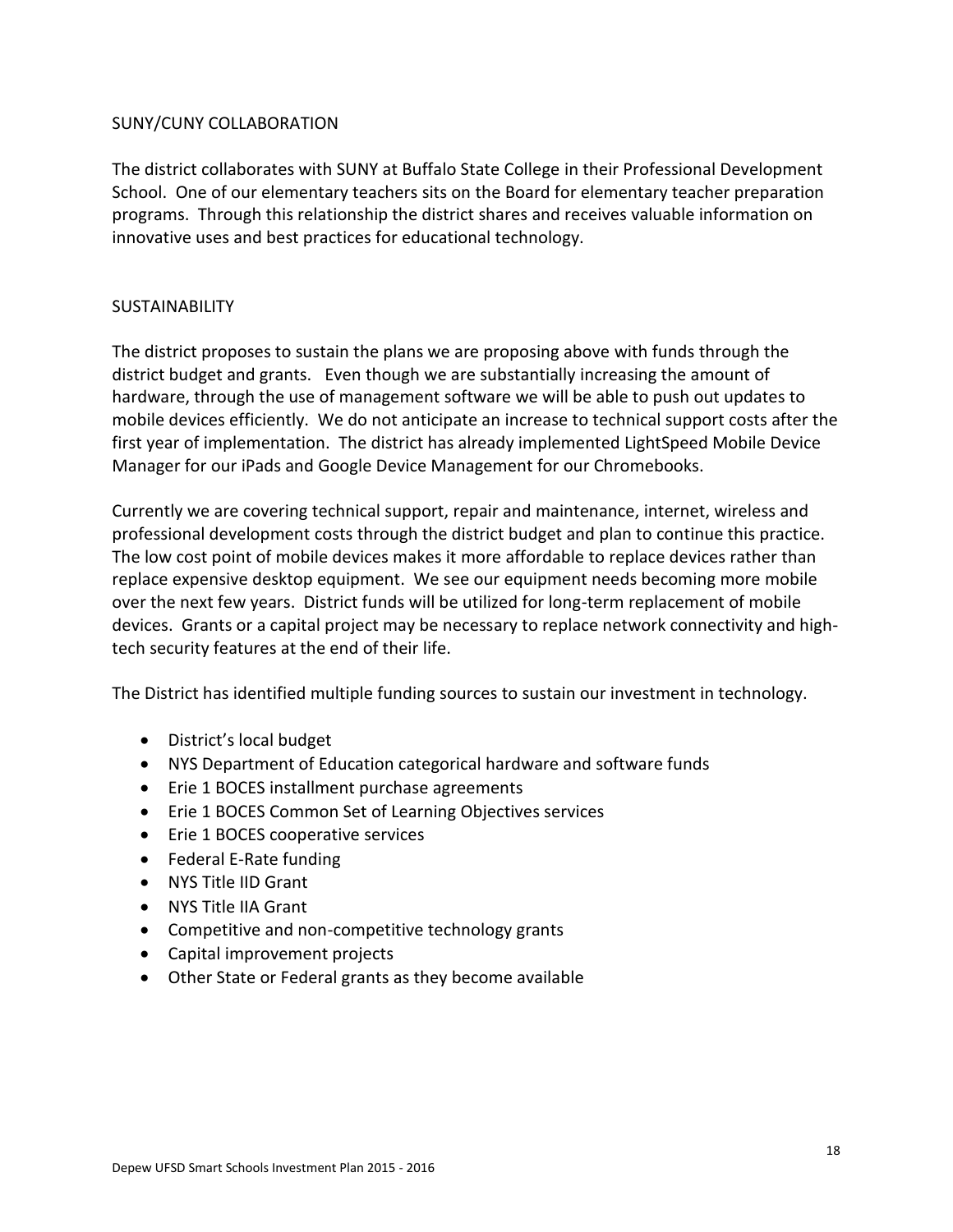#### ACCEPTABLE USE POLICIES

The district will institute regulations on the use of mobile technology outside of school buildings. These regulations will supplement the current staff and student acceptable use policies and regulations. These plans have not yet been drafted, but we have evaluated the plans and programs of neighboring school districts that already have successful take home policies.

#### INTERNET SAFETY

LightSpeed Rocket is used to filter internet access, which keys in on site categories. It allows for multiple levels of filtering to tailor access to staff and students. Easy Tech is used to instruct our students on internet safety topics and technology features. Teachers routinely instruct on safety issues while students utilize technology in their lessons.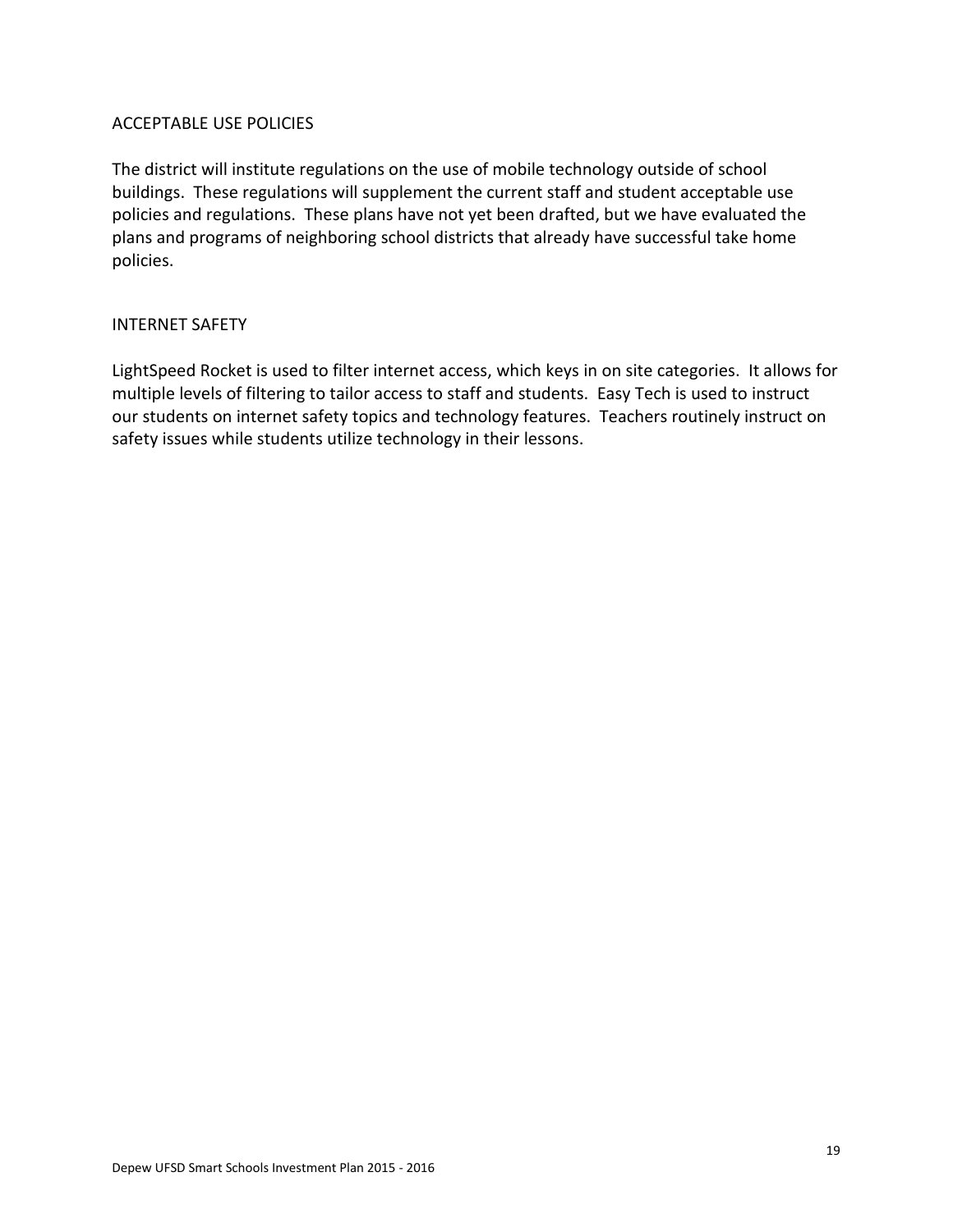#### PRE-KINDERGARTEN CLASSROOMS

No proposal is submitted at this time.

# REPLACE/MODERNIZE TRANSPORTABLE CLASSROOMS

No proposal is submitted at this time.